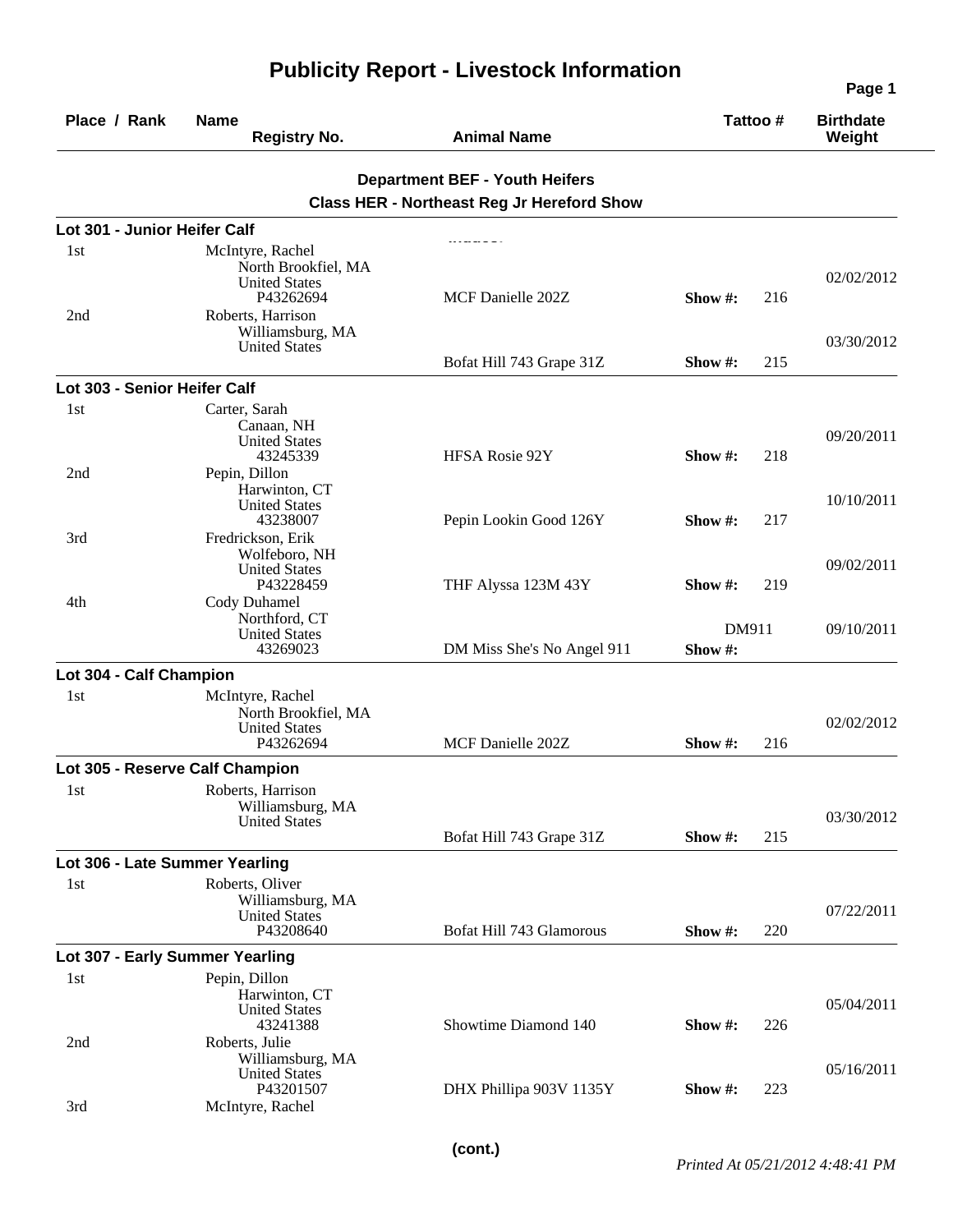| Place / Rank                    | <b>Name</b><br><b>Registry No.</b>                                         | <b>Animal Name</b>           | Tattoo#                             | <b>Birthdate</b><br>Weight |
|---------------------------------|----------------------------------------------------------------------------|------------------------------|-------------------------------------|----------------------------|
| Lot 307 - Early Summer Yearling | Group - $-$ (cont.)                                                        |                              |                                     |                            |
| 4th                             | North Brookfiel, MA<br><b>United States</b><br>P43261035<br>Duddy, Patrick | Sky 6662 Red Velvet 502Y     | 225<br>Show #:                      | 05/02/2011                 |
|                                 | Montague, NJ<br><b>United States</b><br>P43195924                          | PD2 Tasha                    | lepd <sub>2</sub><br>Show #:<br>222 | 06/03/2011                 |
| Lot 310 - Late Spring Yearling  |                                                                            |                              |                                     |                            |
| 1st                             | Diehl, Kelsey                                                              |                              |                                     |                            |
|                                 | Fairfield, PA<br><b>United States</b><br>P43220617                         | KD Queen of Hearts 11X-ET    | Show $#$ :                          | 04/01/2011<br>230          |
| 2nd                             | Baker, Jane<br>Moodus, CT<br><b>United States</b><br>P43192399             | <b>SMF</b> Connie 1Y         | Show $#$ :<br>229                   | 04/04/2011                 |
| 3rd                             | Sargood, Michael<br>Hoosick Falls, NY<br><b>United States</b><br>P43190297 | SCF Tess 114                 | Show #:                             | 04/14/2011<br>228          |
|                                 |                                                                            |                              |                                     |                            |
| Lot 311 - Early Spring Yearling |                                                                            |                              |                                     |                            |
| 1st                             | Gushee-Frost, Raymond<br>Fryeburg, ME<br>United States<br>P43187598        | <b>LCC</b> Final Destination | Show #:<br>479                      | 03/10/2011                 |
| 2nd                             | Gannon, John<br>Stillwater, NY<br><b>United States</b><br>P43217745        | 4WF Sunrise 20Y              | Show $#$ :                          | 03/09/2011<br>233          |
| 3rd                             | Diehl, Kelsey<br>Fairfield, PA<br><b>United States</b><br>P43229993        | KD Picture Perfect 3Y        | Show #:                             | 03/02/2011<br>239          |
| 4th                             | Budney, Elliot, Skye Budney<br>Lebanon, CT<br><b>United States</b>         |                              | 4WF 23Y                             | 03/16/2011                 |
| 5th                             | P43217960<br>Pepin, Kurtis<br>Harwinton, CT                                | 4WF Dreamaker 23Y            | Show $#$ :<br>232                   |                            |
| 6th                             | <b>United States</b><br>43197671<br>Budney, Skye, Elliot Budney            | Pepin Emily 113Y             | Show #:                             | 03/09/2011<br>234          |
| 7th                             | Lebanon, CT<br><b>United States</b><br>P43209678<br>Forrest, Kamryn        | 4WF North Star 15Y-ET        | 4WF 15Y<br>238<br>Show#:            | 03/03/2011                 |
|                                 | Pepperell, MA<br><b>United States</b><br>P43171476                         | LF 7W Windy Wisdom 307Y      | <b>LF 307Y</b><br>Show#:            | 03/07/2011<br>236          |
| 8th                             | Duddy, Patrick<br>Montague, NJ<br><b>United States</b>                     |                              | reLdjf                              | 03/08/2011                 |
| 9th                             | P43199992<br>Footit, Victoria<br>Meriden, CT                               | DJF 2338 944 Nellia 1042     | Show#:<br>235                       |                            |
|                                 | <b>United States</b><br>P43184407                                          | AWB Miss Legend Vianna 1002  | 237<br>Show#:                       | 03/03/2011                 |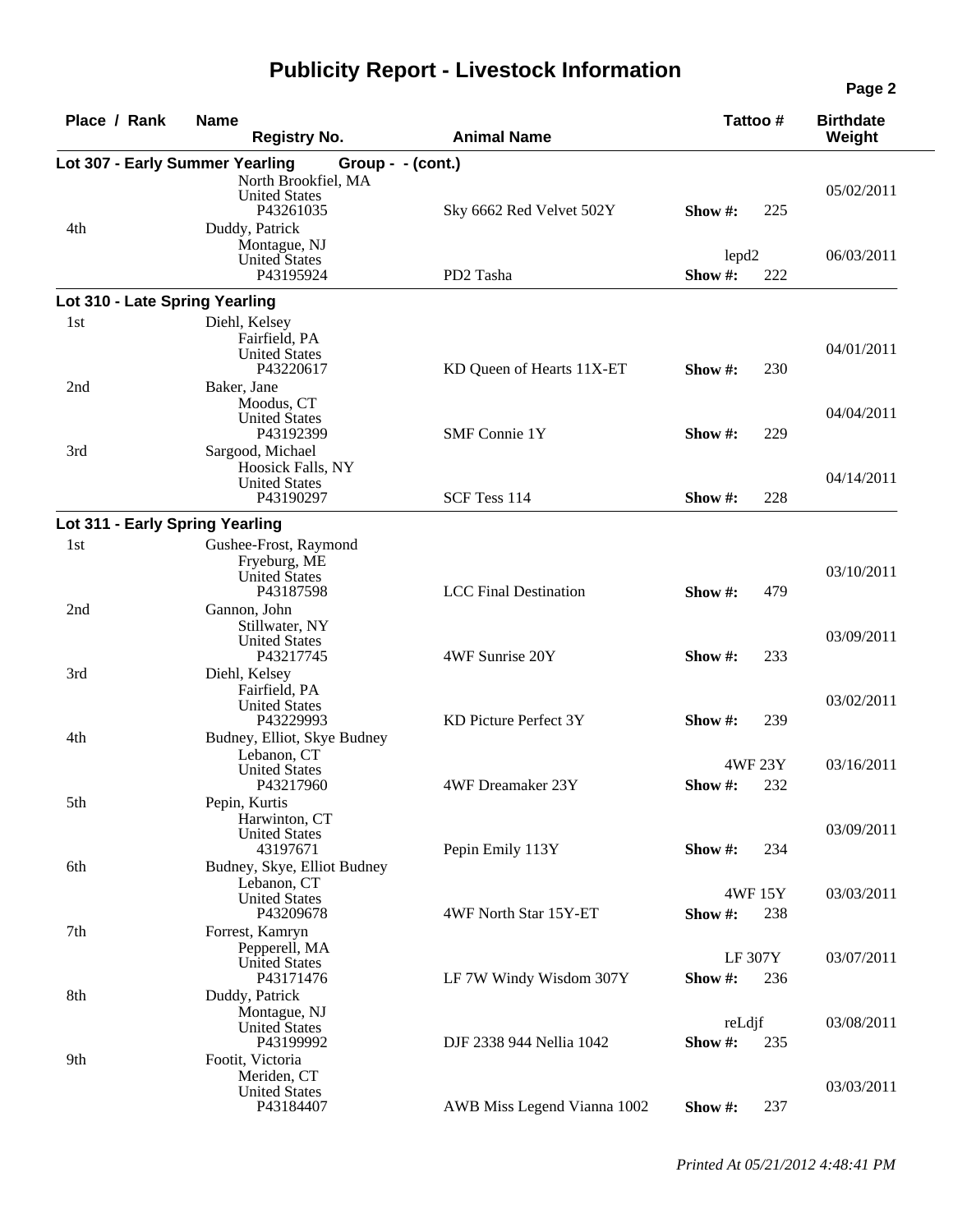| Place / Rank                    | <b>Name</b><br><b>Registry No.</b>      | <b>Animal Name</b>                |             | Tattoo #        | <b>Birthdate</b><br>Weight |
|---------------------------------|-----------------------------------------|-----------------------------------|-------------|-----------------|----------------------------|
| Lot 312 - Spring Champion       |                                         |                                   |             |                 |                            |
| 1st                             | Diehl, Kelsey                           |                                   |             |                 |                            |
|                                 | Fairfield, PA                           |                                   |             |                 |                            |
|                                 | <b>United States</b>                    |                                   |             |                 | 04/01/2011                 |
|                                 | P43220617                               | KD Queen of Hearts 11X-ET         | Show $\#$ : | 230             |                            |
| Lot 314 - Late Junior Yearling  |                                         |                                   |             |                 |                            |
| 1st                             | Snader, Kim                             |                                   |             |                 |                            |
|                                 | New Windsor, MD<br><b>United States</b> |                                   |             | RTA3Y           | 02/07/2011                 |
|                                 | P43200909                               | RTA HCC Tracy3Y                   | Show #:     | 241             |                            |
| 2nd                             | Stahoski, AJ                            |                                   |             |                 |                            |
|                                 | Hillsborough, NJ                        |                                   | 241         |                 | 02/15/2011                 |
|                                 | <b>United States</b><br>P43200040       | Circle D Bright N Sunny 241-ET    | Show#:      | 242             |                            |
| 3rd                             | Sargood, Rachel                         |                                   |             |                 |                            |
|                                 | Hoosick Falls, NY                       |                                   |             |                 |                            |
|                                 | <b>United States</b>                    |                                   |             |                 | 02/28/2011                 |
|                                 | P43193214                               | SCF Vivian 112                    | Show #:     | 240             |                            |
| Lot 315 - Early Junior Yearling |                                         |                                   |             |                 |                            |
| 1st                             | Pepin, Tristan                          |                                   |             |                 |                            |
|                                 | Harwinton, CT                           |                                   |             |                 | 01/05/2011                 |
|                                 | <b>United States</b><br>43165429        | Pepin Linda 103Y                  | Show #:     | 247             |                            |
| 2nd                             | LeBlanc, Sage                           |                                   |             |                 |                            |
|                                 | Dayton, ME                              |                                   | 011         |                 |                            |
|                                 | <b>United States</b>                    |                                   |             |                 | 01/15/2011                 |
| 3rd                             | P43200009<br>McIntyre, Rachel           | Circle D Brooklynn 011            | Show#:      | 244             |                            |
|                                 | North Brookfiel, MA                     |                                   |             |                 |                            |
|                                 | <b>United States</b>                    |                                   |             |                 | 01/23/2011                 |
|                                 | P43170742                               | MCF Aurora 123Y 202V 4R           | Show #:     | 243             |                            |
| 4th                             | Snader, Kim                             |                                   |             |                 |                            |
|                                 | New Windsor, MD<br><b>United States</b> |                                   |             | <b>SNF1120</b>  | 01/08/2011                 |
|                                 | P43179685                               | SNF Miss Dixie 1120               | Show #:     | 246             |                            |
| 5th                             | Church, Robert                          |                                   |             |                 |                            |
|                                 | Hoosick Falls, NY                       |                                   |             |                 | 01/09/2011                 |
|                                 | <b>United States</b><br>P43169544       | BR Miss Cricket 19X               | Show #:     | 245             |                            |
| Lot 316 - Senior Yearling       |                                         |                                   |             |                 |                            |
| 1st                             | Forrest, Mikala                         |                                   |             |                 |                            |
|                                 | Pepperell, MA                           |                                   |             |                 |                            |
|                                 | <b>United States</b>                    |                                   |             | <b>LF 1008X</b> | 10/08/2010                 |
|                                 | P43171488                               | LF 61S Pure Jazz 1008X            | Show#:      | 251             |                            |
| 2nd                             | Forrest, Kamryn                         |                                   |             |                 |                            |
|                                 | Pepperell, MA<br><b>United States</b>   |                                   |             | LF 1027X        | 10/27/2010                 |
|                                 | P43171490                               | LF 69T Southern Belle 1027X       | Show#:      | 249             |                            |
| 3rd                             | D'Agata, Sarah                          |                                   |             |                 |                            |
|                                 | West Suffield, CT                       |                                   |             |                 | 10/24/2010                 |
|                                 | <b>United States</b><br>P43194422       | <b>Wandering Cow Farms Spirit</b> | Show $#$ :  | 250             |                            |
| 4th                             | Footit, Rachel                          |                                   |             |                 |                            |
|                                 | Meriden, CT                             |                                   |             |                 |                            |
|                                 | <b>United States</b>                    |                                   |             |                 | 12/15/2010                 |
|                                 | P43209370                               | <b>OBF</b> Luisia                 | Show $#$ :  | 248             |                            |

*Printed At 05/21/2012 4:48:41 PM*

**(cont.)**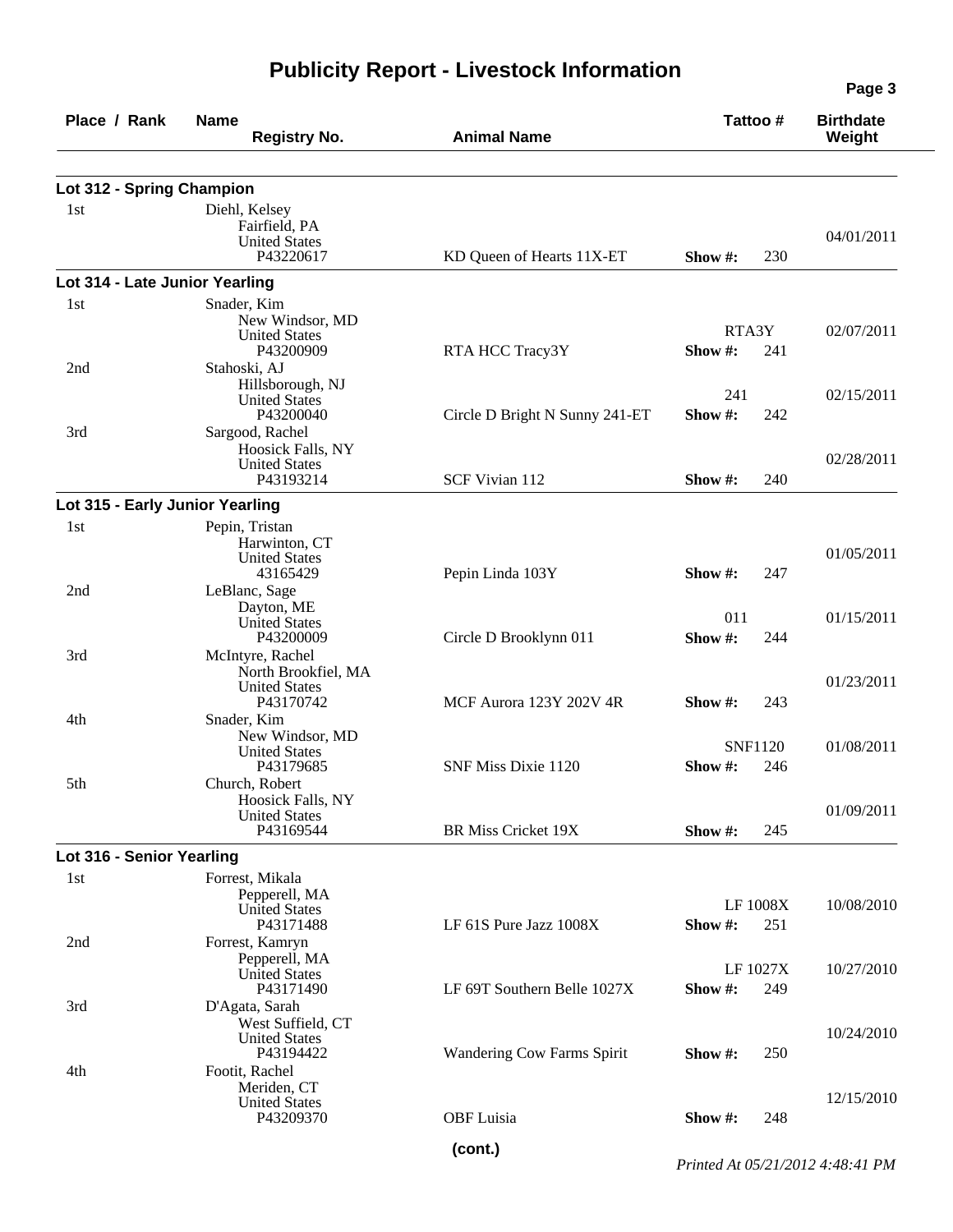| Place / Rank              | <b>Name</b><br><b>Registry No.</b>                   | <b>Animal Name</b>        | Tattoo#      |     | <b>Birthdate</b><br>Weight |
|---------------------------|------------------------------------------------------|---------------------------|--------------|-----|----------------------------|
| Lot 316 - Senior Yearling | Group - - (cont.)                                    |                           |              |     |                            |
| 5th                       | Demolles, Ashlee, Edward Demolles, Brittany Demolles |                           |              |     |                            |
|                           | West Bridgewate, MA<br><b>United States</b>          |                           | DHX 1038     |     | 09/18/2010                 |
|                           | P43158799                                            | DHX Cherry 816U 1038X     | Show#:       | 253 |                            |
| Lot 317 - Senior Champion |                                                      |                           |              |     |                            |
| 1st                       | Pepin, Tristan                                       |                           |              |     |                            |
|                           | Harwinton, CT                                        |                           |              |     |                            |
|                           | <b>United States</b>                                 |                           |              |     | 01/05/2011                 |
|                           | 43165429                                             | Pepin Linda 103Y          | Show #:      | 247 |                            |
|                           | Lot 318 - Reserve Senior Champion                    |                           |              |     |                            |
| 1st                       | LeBlanc, Sage                                        |                           |              |     |                            |
|                           | Dayton, ME<br><b>United States</b>                   |                           | 011          |     | 01/15/2011                 |
|                           | P43200009                                            | Circle D Brooklynn 011    | Show#:       | 244 |                            |
| Lot 319 - Grand Champion  |                                                      |                           |              |     |                            |
| 1st                       | Pepin, Tristan                                       |                           |              |     |                            |
|                           | Harwinton, CT                                        |                           |              |     |                            |
|                           | <b>United States</b>                                 |                           |              |     | 01/05/2011                 |
|                           | 43165429                                             | Pepin Linda 103Y          | Show #:      | 247 |                            |
|                           | Lot 320 - Reserve Grand Champion                     |                           |              |     |                            |
| 1st                       | Diehl, Kelsey                                        |                           |              |     |                            |
|                           | Fairfield, PA<br><b>United States</b>                |                           |              |     | 04/01/2011                 |
|                           | P43220617                                            | KD Queen of Hearts 11X-ET | Show #:      | 230 |                            |
|                           | Lot 321 - Bred & Owned Bull Calf                     |                           |              |     |                            |
| 1st                       | Budney, Elliot, Skye Budney                          |                           |              |     |                            |
|                           | Lebanon, CT                                          |                           |              |     |                            |
|                           | <b>United States</b>                                 |                           | <b>4WF8Z</b> |     | 02/08/2012                 |
| 2nd                       | Footit, Rachel                                       | 4WF Mystic 8Z             | Show#:       | 254 |                            |
|                           | Meriden, CT                                          |                           |              |     |                            |
|                           | <b>United States</b>                                 |                           |              |     | 09/09/2011                 |
|                           | P43262068                                            | AWB 50S UConn 1007        | Show $#$ :   | 255 |                            |
|                           | Lot 322 - Bred & Owned Yearling Bull                 |                           |              |     |                            |
| 1st                       | Roberts, Oliver                                      |                           |              |     |                            |
|                           | Williamsburg, MA<br><b>United States</b>             |                           |              |     | 05/18/2011                 |
|                           | P43208637                                            | Bofat Hill 3T Cyclone     | Show#:       | 257 |                            |
| Lot 323 - Champion Bull   |                                                      |                           |              |     |                            |
| 1st                       | Budney, Elliot, Skye Budney                          |                           |              |     |                            |
|                           | Lebanon, CT                                          |                           |              |     |                            |
|                           | <b>United States</b>                                 |                           | <b>4WF8Z</b> |     | 02/08/2012                 |
|                           |                                                      | 4WF Mystic 8Z             | Show #:      | 254 |                            |
|                           | Lot 324 - Reserve Champion Bull                      |                           |              |     |                            |
| 1st                       | Roberts, Oliver                                      |                           |              |     |                            |
|                           | Williamsburg, MA<br><b>United States</b>             |                           |              |     | 05/18/2011                 |
|                           | P43208637                                            | Bofat Hill 3T Cyclone     | Show #:      | 257 |                            |
|                           | Lot 332 - Cow/Calf - 3 Year Old & Older              |                           |              |     |                            |
| 1st                       | Budney, Elliot, Skye Budney                          |                           |              |     |                            |
|                           |                                                      |                           |              |     |                            |